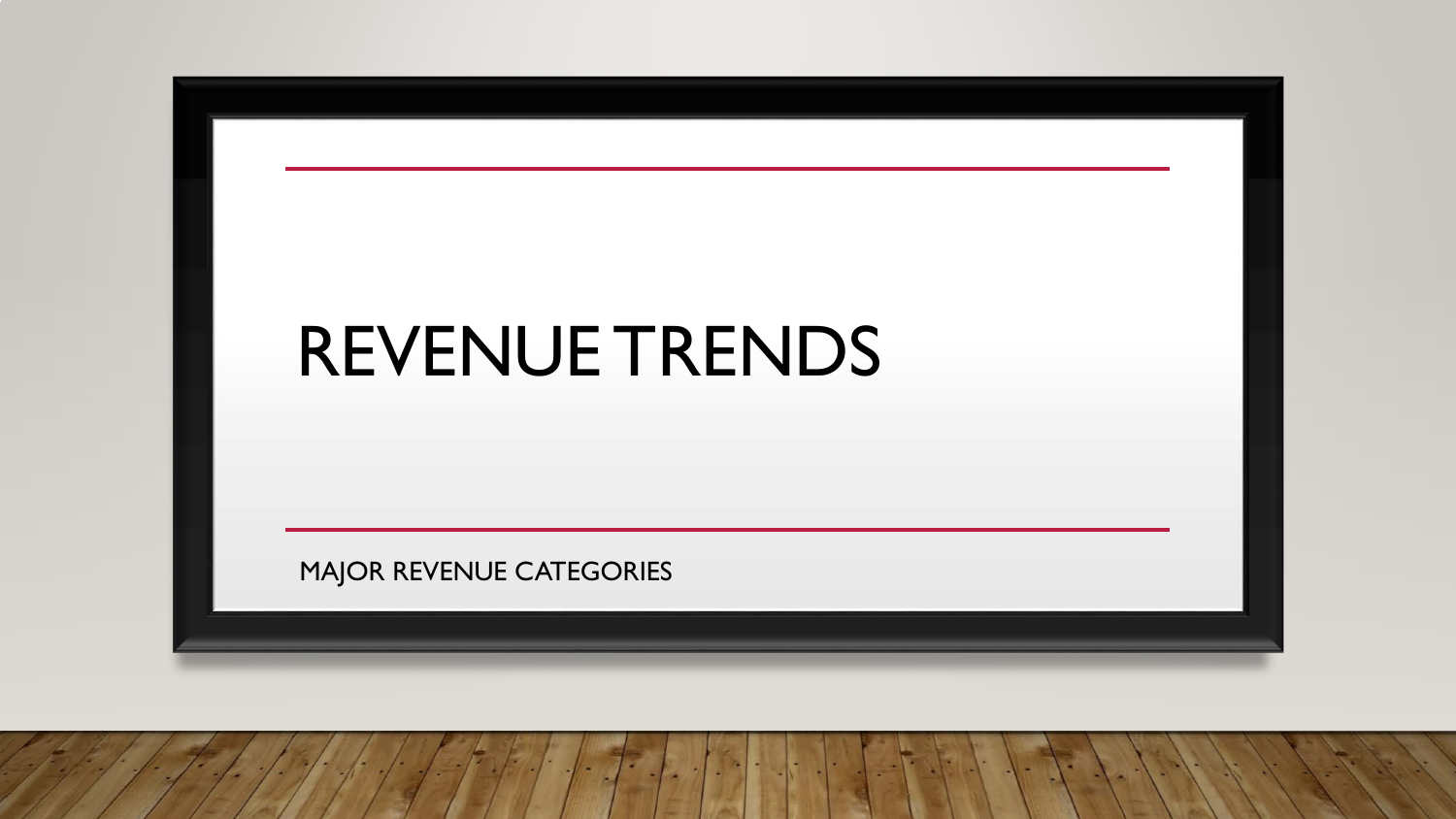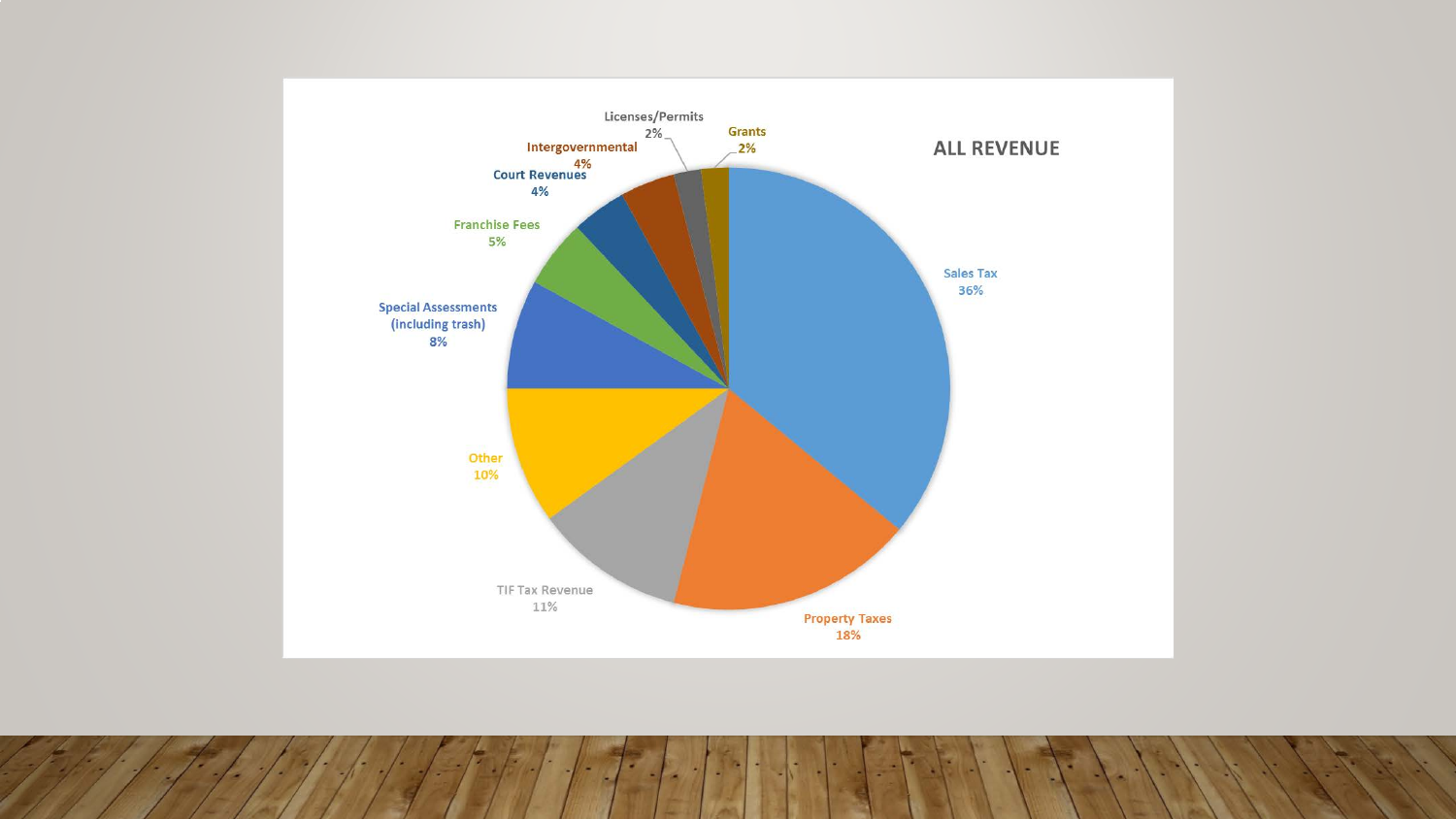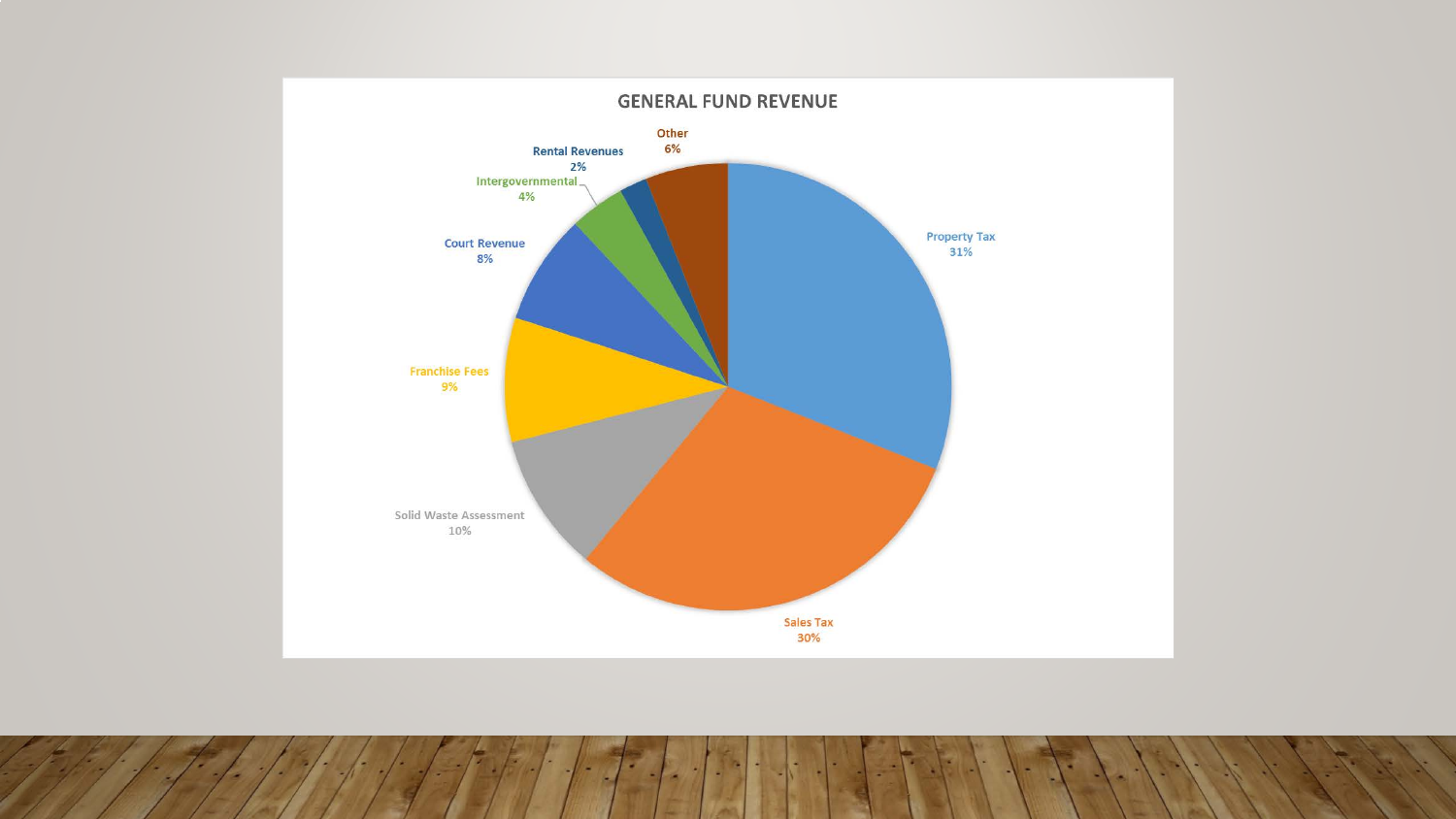## SALES TAX

- Sales tax constitutes 36% of all revenues and 30% of General Fund revenues
- Since 2009, sales tax rates have averaged a 4% annual increase
- In 2013, the City received a large distribution after discovering some taxes were paid to Mission instead of Roeland Park creating a bit of an outlier in the annual increase
- Sales taxes are remitted to Cities two months after collection
- The following chart provides a 3% annual projected increase.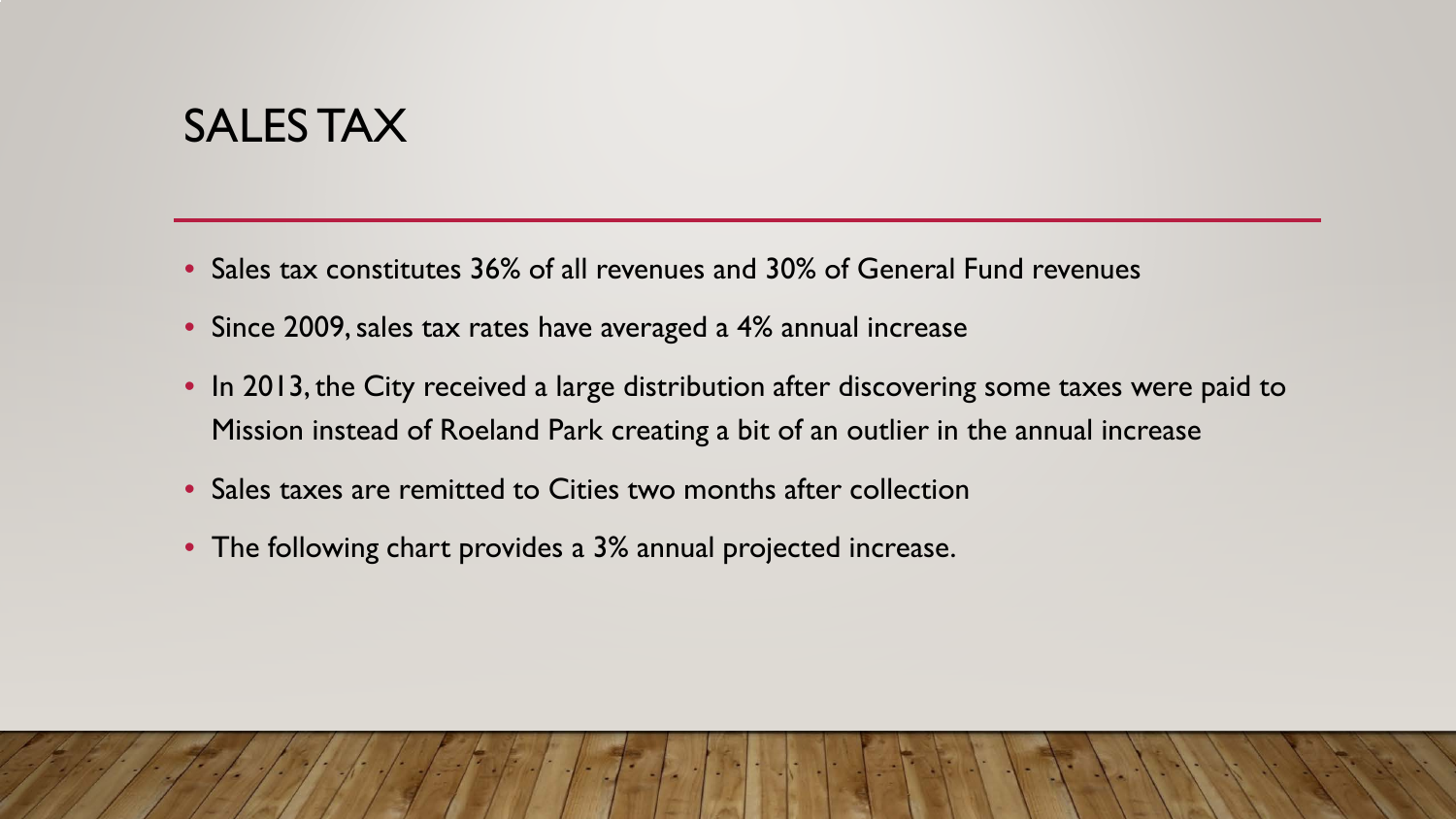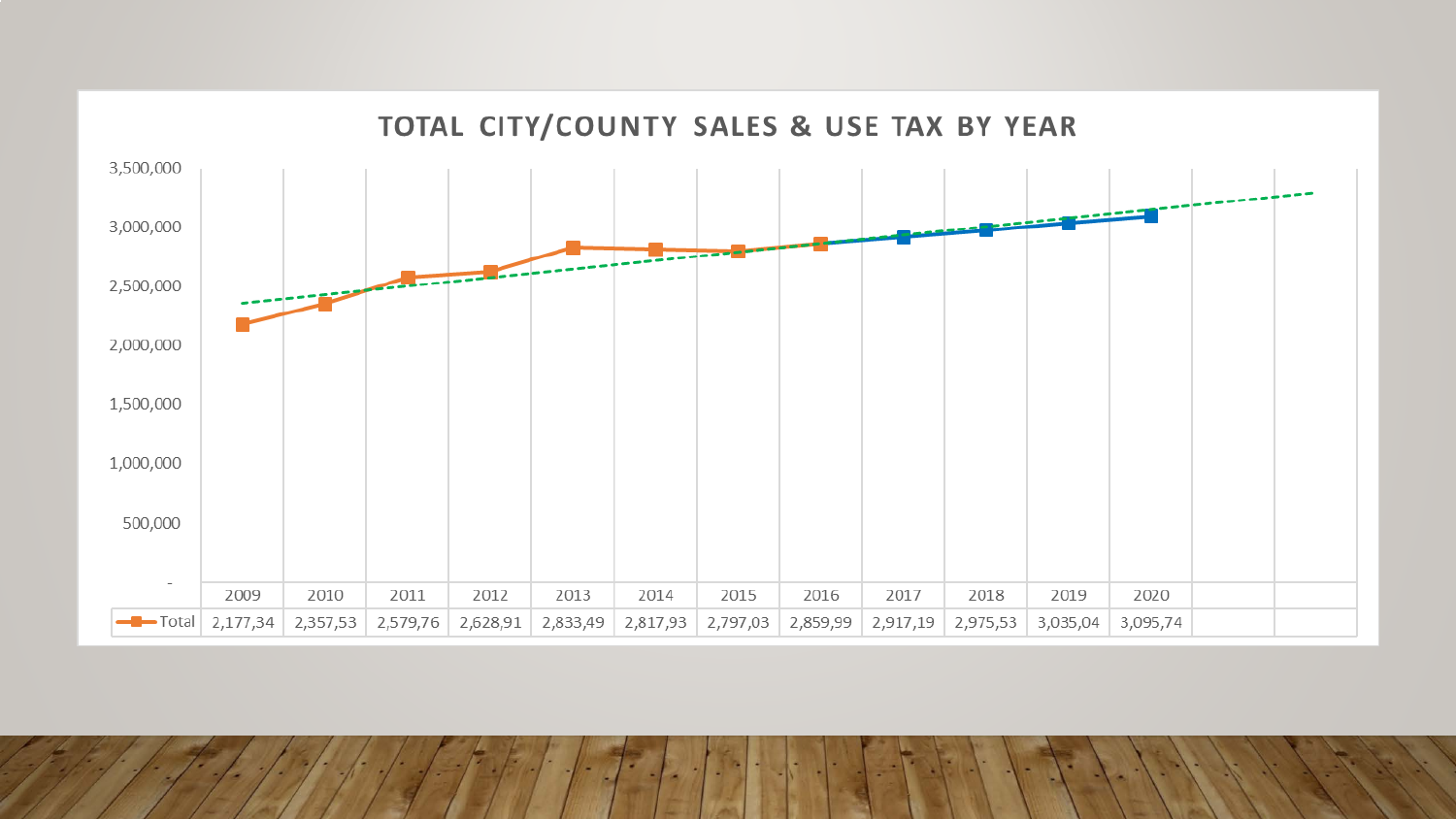# REAL ESTATE PROPERTY TAX

- Property taxes comprise 18% of total revenues and 31% of General Fund revenues
- 97% of all Ad Valorem taxes are collected in January and June
- Since 2009, actual taxes collected and levied has grown an average of 8%
- The following chart assumes an increase in assessed value of 5% in 2019 and 4% in 2020
- The tax lid, which provides for a 1.4% CPI increase for the 2018 budget year will limit the City's ability to take advantage of this assessed valuation increase
- However, growth from new improvements and TIF expirations are exempt from the tax lid. The General and Bond Funds can expect to see an additional \$35,500 in revenue from the expiration of TIF 3.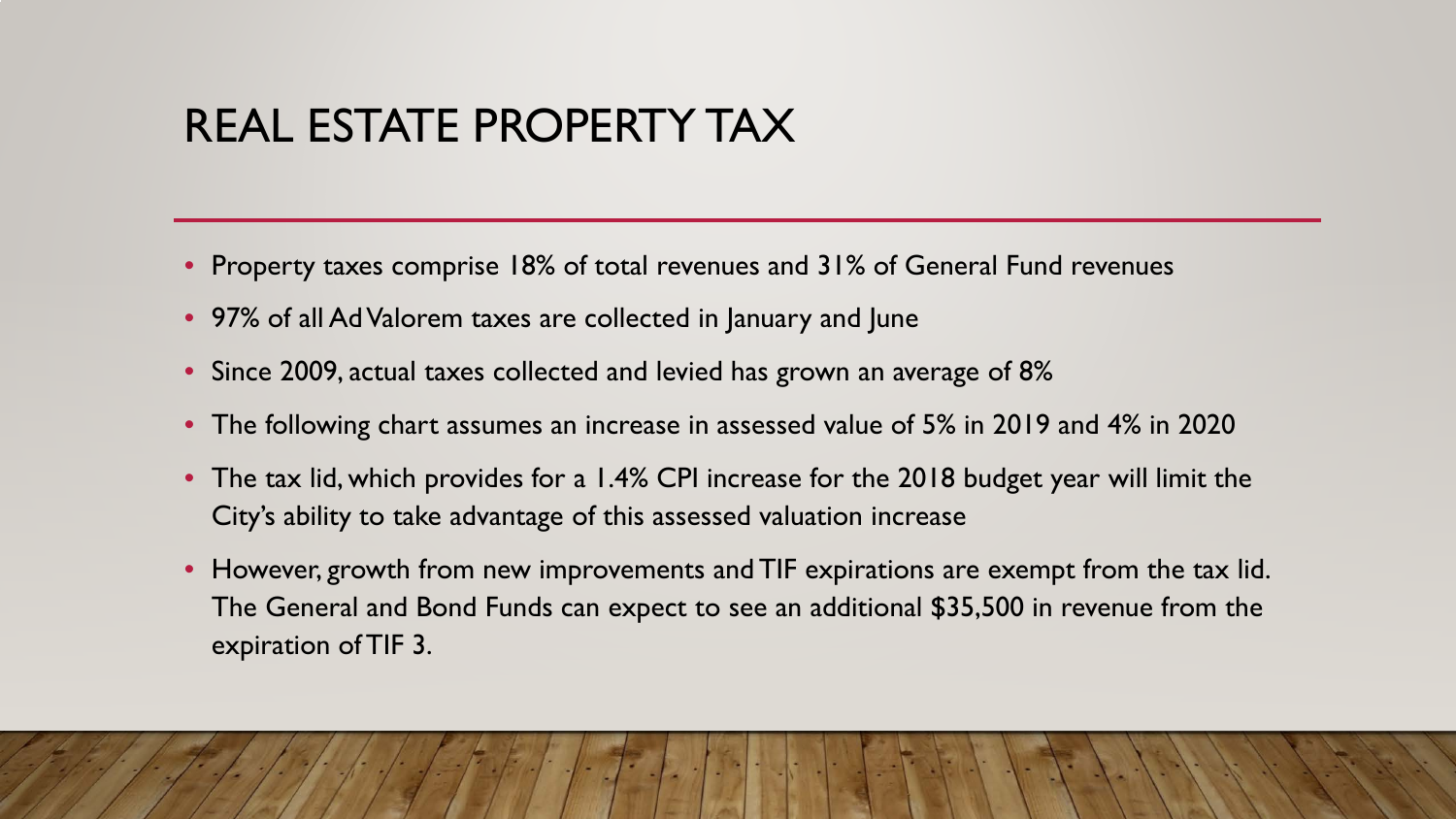#### **Property Tax Revenues - History and Projection**

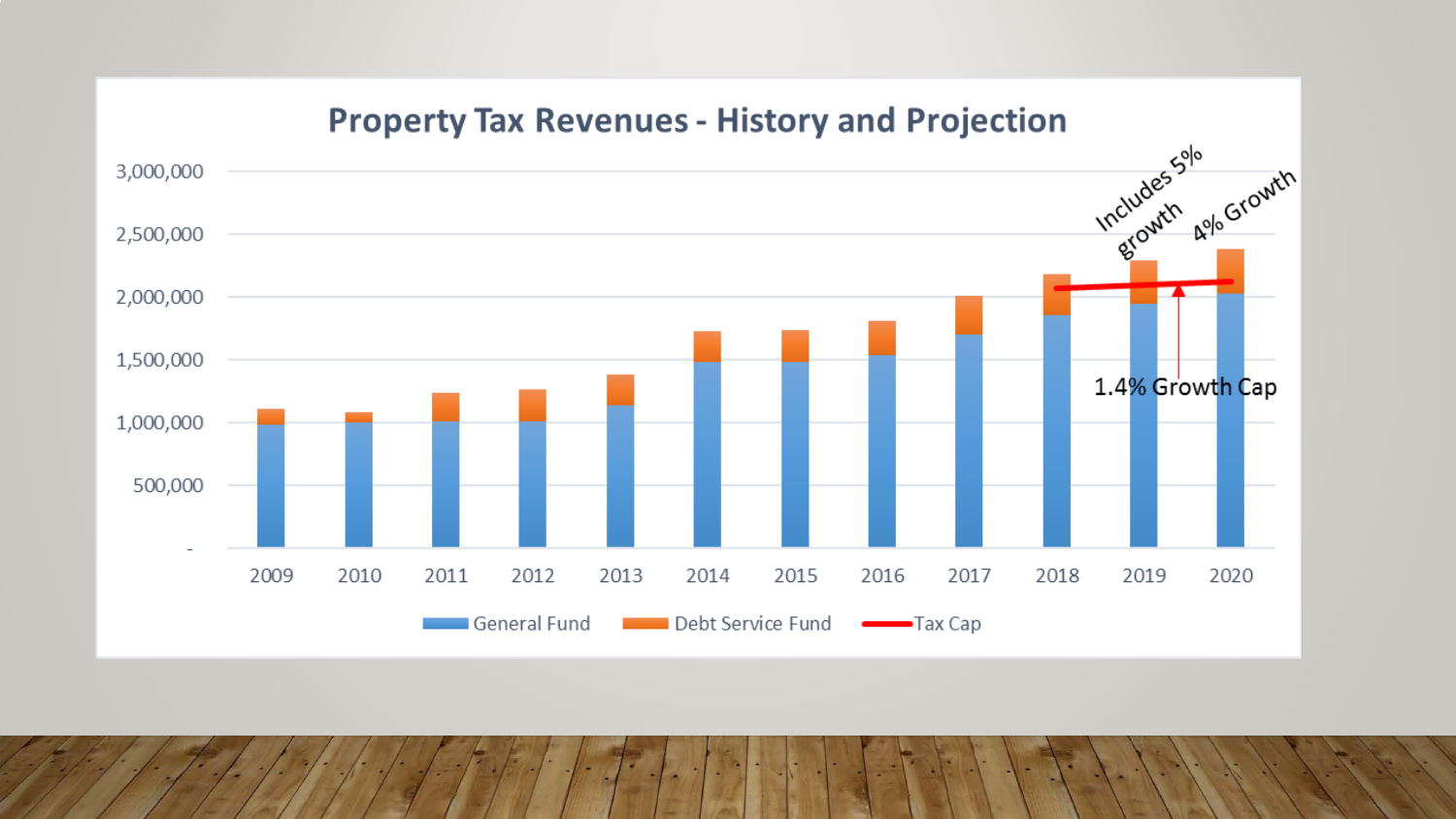## FRANCHISE FEES

- Franchise fees make up 5% of all revenues and 9% of General Fund revenues
- Franchise fees are collected at a rate of 5% for electric, phone, gas, cable and video/DSL
- Cable and Video receipts are remitted quarterly while the others are remitted monthly one-two months after they are collected
- Since 2009 overall franchise fee revenue shave remained relatively stable with an average increase of 0.1%
- The following chart provides projections based on average increase by year.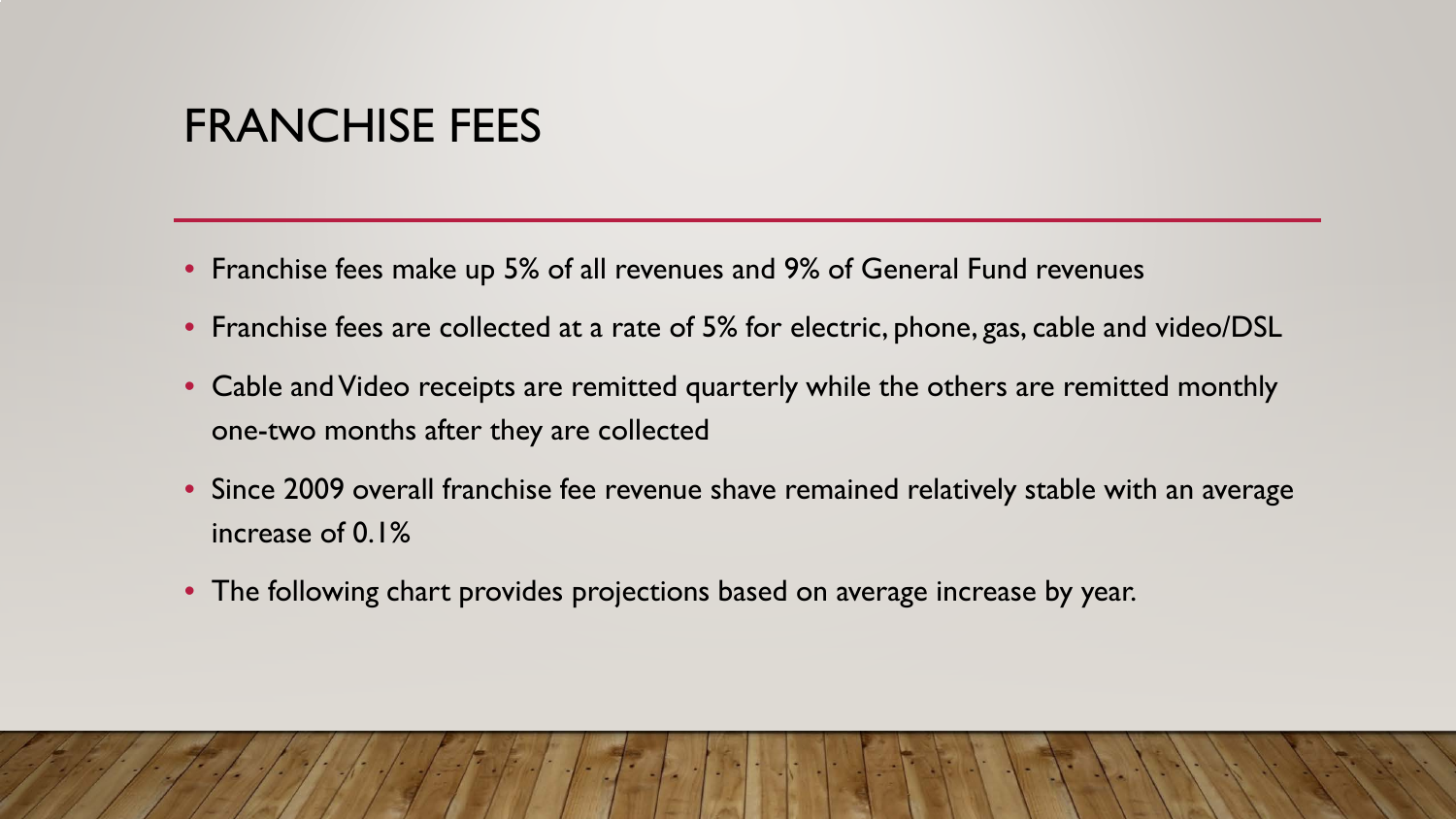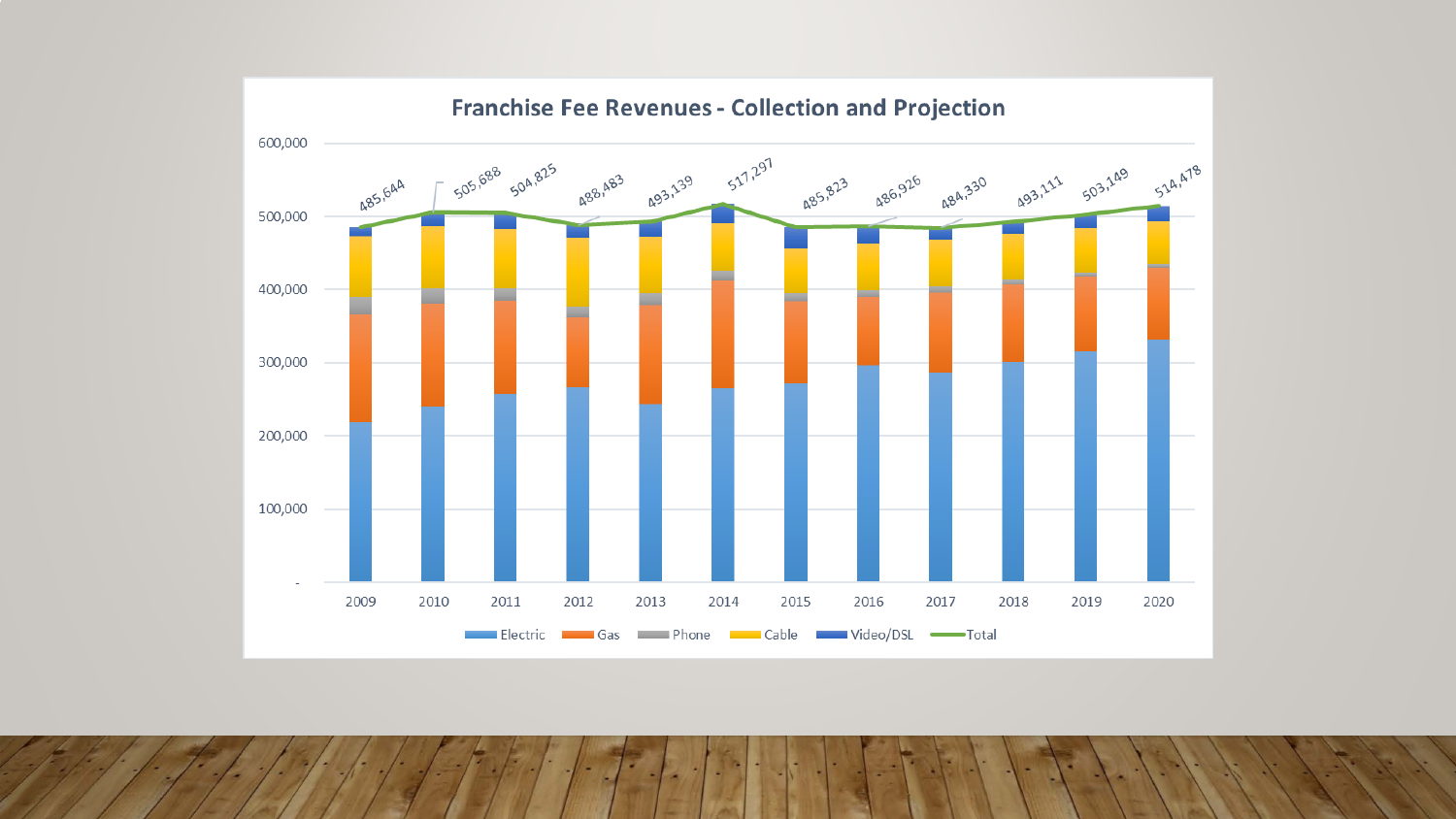# COURT REVENUE

- Court revenues comprise 4% of all revenues and about 8% of General fund revenues.
- Revenues include court fines, court costs imposed by the City and state fees.
- Revenues are greatly impacted by the number of officers on the street. In 2011 and 2012 fines dropped 15% and 5% respectively due to a consistent number of vacancies.
- The spike in 2015 revenues was a result of an increase in the fine schedule, followed by a decrease in that fine schedule in 2016.
- We anticipate a slight decrease in 2017 revenues from the prior year due to a full year of lower fines. From there revenues are projected to increase 2% which is the average.